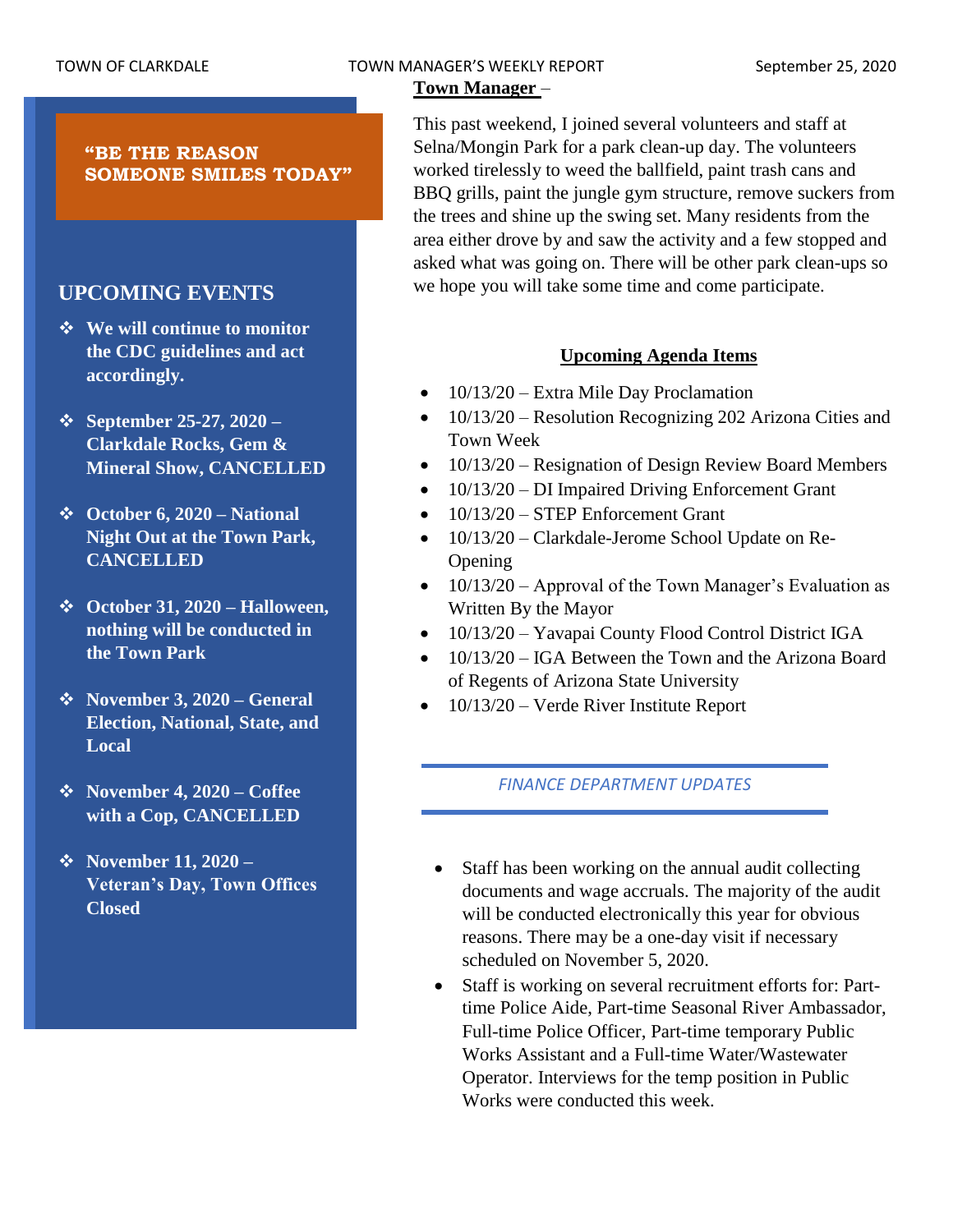# Yavapai County COVID-19 Update 9/25/2020 10:00:00 AM

| <b>Yavapai County</b><br>Deaths: 82 Recoveries: 1160<br><b>Confirmed Cases: 2516</b>                                                                                                                                                               |                                                                                                |                                                                                                               |                                                                                                                                                                                                                                                                                                                     |                                            |                                  | Cases: 216367 Deaths: 5587                                                                                                                                                                                                                                                                                   | Arizona                                                                                                                                                                |
|----------------------------------------------------------------------------------------------------------------------------------------------------------------------------------------------------------------------------------------------------|------------------------------------------------------------------------------------------------|---------------------------------------------------------------------------------------------------------------|---------------------------------------------------------------------------------------------------------------------------------------------------------------------------------------------------------------------------------------------------------------------------------------------------------------------|--------------------------------------------|----------------------------------|--------------------------------------------------------------------------------------------------------------------------------------------------------------------------------------------------------------------------------------------------------------------------------------------------------------|------------------------------------------------------------------------------------------------------------------------------------------------------------------------|
| <b>Yavapai Case Locations</b><br><b>Ash Fork</b><br><b>Bagdad</b><br><b>Black Canyon</b><br>City<br><b>Camp Verde</b><br>Chino Valley*<br>Clarkdale<br>Congress<br>Cornville<br>Cottonwood<br>Dewey*<br>Humboldt<br>Mayer*<br>Paulden<br>Prescott* | Count<br>14<br>16<br>29<br>155<br>141<br>67<br>13<br>33<br>280<br>108<br>11<br>59<br>78<br>574 | Change<br>$+1$<br>n/c<br>n/c<br>n/c<br>$+2$<br>n/c<br>n/c<br>n/c<br>$+1$<br>$+1$<br>n/c<br>n/c<br>n/c<br>$+2$ | Yavapai Tests<br><b>Total Tested</b><br><b>Negative</b><br>Positive<br>New Tests Reported**<br>New Cases ADHS**<br><b>New Cases YCCHS</b><br>Positivity Rate (PCR & Serology)** 4.9%<br>**ADHS#s<br>Two Week Positivity Rate<br>*9/8/2020-9/21/2020                                                                 | 42148<br>39632<br>2516                     | 92.9%<br>324<br>12<br>12<br>3.7% | <b>Yavapai Case Details</b><br>Count<br>Age<br>0 to 12<br>110<br>13 to 17 186<br>18 to 24 309<br>25 to 34 353<br>35 to 44 269<br>45 to 54 295<br>55 to 64 386<br>65 to 74 334<br>75 to 84 161<br>$85+$<br>111<br>Unknown <sub>2</sub><br>1076<br>Male<br>1440<br>Female                                      | Change<br>n/c<br>n/c<br>$+2$<br>$+1$<br>$+1$<br>$+1$<br>$+4$<br>$+1$<br>$-1$<br>$+3$<br>n/c<br>43%<br>57%                                                              |
| <b>Prescott Valley* 575</b><br>Rimrock<br>Sedona<br>Seligman<br><b>Village of Oak</b><br>Creek<br>Yarnell<br>Other Quad<br><b>Cities</b><br><b>Other Verde</b><br>Valley<br>Unknown<br>*Mingus Mtn Academy 123                                     | 51<br>108<br>5<br>37<br>$\overline{7}$<br>12<br>$\mathbf{1}$<br>19                             | $+4$<br>n/c<br>$+1$<br>n/c<br>n/c<br>n/c<br>$+1$<br>n/c<br>$-1$                                               | <b>Yavapai Hospitalizations</b><br>YRMC <sub>6</sub><br>2<br>VVMC 1<br>1 PUI<br><b>VA</b><br>$\mathbf{0}$<br>0 PUI<br>* A PUI is an in-patient who has been<br>admitted for care that has been tested for<br>COVID-19 with results still pending.<br>* These numbers are only COVID-19<br>related hospitalizations. | 2 PUI (West Campus)<br>0 PUI (East Campus) |                                  | <b>Yavapai Mortality</b><br>Case fatality rate<br>*adjusted due to ADHS confirmation of deaths<br>unrelated to COVID-19<br>Females<br><b>Males</b><br>Cottonwood<br>Prescott<br><b>Prescott Valley</b><br>Other Quad Cities 12<br>Other Verde<br>0 to 54<br>55 to 64<br>65 to 74<br>75 to 84<br>85 and older | 3.2%<br>37%<br>30<br>52<br>63%<br>17%<br>14<br>48%<br>39<br>7%<br>6<br>15%<br>13%<br>11<br>$1\%$<br>1<br>12%<br>10<br>27%<br>22<br>27%<br>22<br>33%<br>27 <sub>2</sub> |

**Testing Sites in [Yavapai](https://www.yavapai.us/Portals/39/COVID-19/TestingSitesinYavapaiCounty.pdf) County** 

Yavapai County [Community](https://www.yavapai.us/chs/COVID-19) Health Services' COVID-19 Resources for Reopening *Please refer to Governor Ducey's website for reopening timelines: <https://azgovernor.gov/>*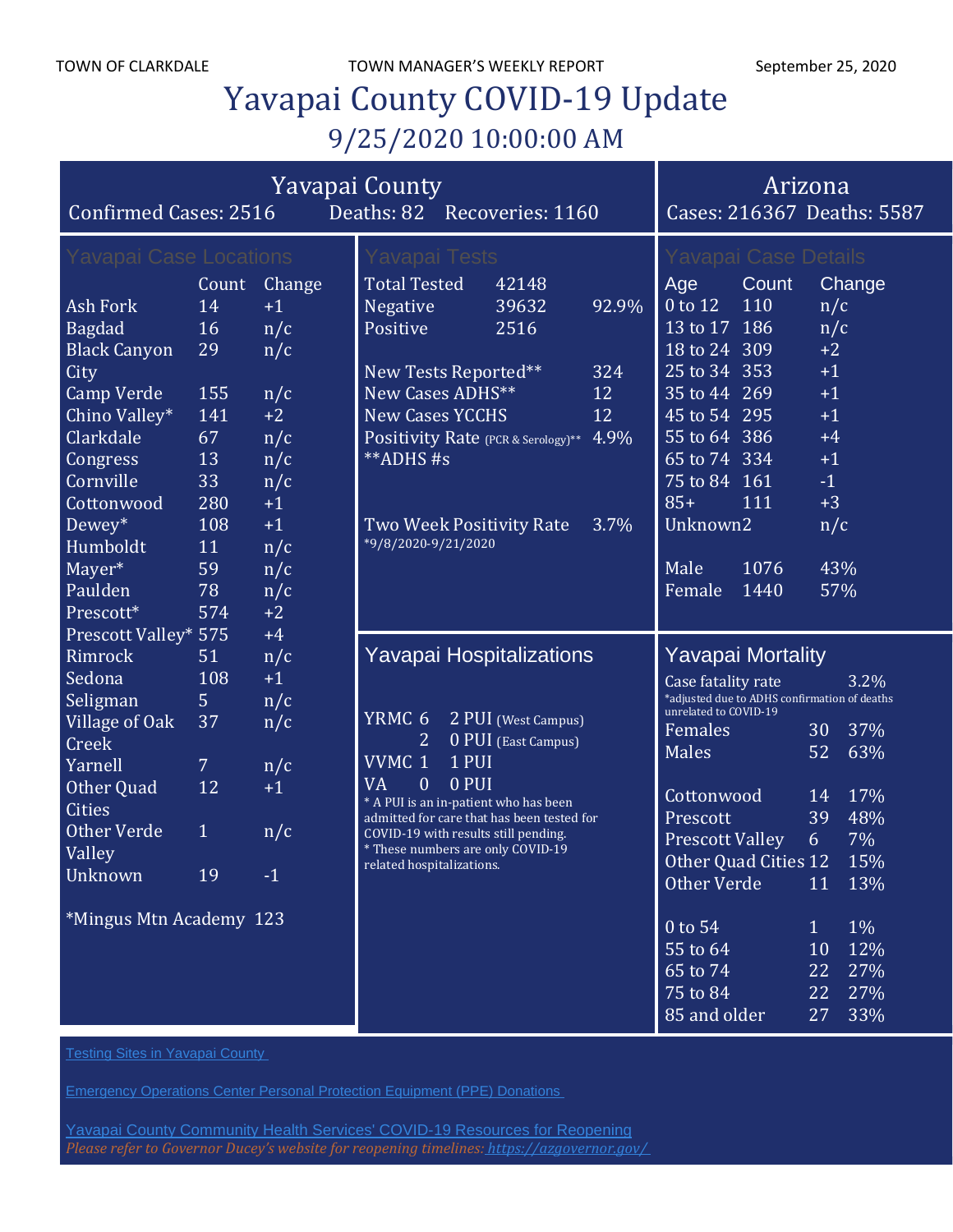# *PARKS & RECREATION DEPARTMENT UPDATES*

Parks and Recreation Event, Program and Activity Reports –

- P & R staff need your help! The Halloween decorations and lights are in and we are ready to put them up in Town Park P & R staff need your help! The Halloween decorations and lights are in and we are ready to put them up in Town Park starting Tuesday, September 29<sup>th</sup>. Go directly to **Sign Up Genius** to register to help or email [parks.rec@clarkdale.az.gov.](mailto:parks.rec@clarkdale.az.gov)
- The first "I Love My Parks & Trails" event took place at Selna-Mongini Park on 9/19 and was a great success. We'd like to thank all twenty-one volunteers including Vice Mayor Dehnert, Councilmember Hunseder, Mayor elect Prud'homme Bauer, P & R Commissioners Kessel and Zanolli. All of the volunteers worked very hard in warm temperatures to give this park some tender loving care. Completion of paint on the climbing structure will take place this Saturday, 9/26.

The following is what got accomplished:

Weeded ball field interior and surrounding areas Hung new park rules signs (this can be removed from the work order list) Clean up dugouts Painted trash cans and barbeques event! Painted jungle gym (ran out of paint, will finish this week) Swept ramadas Waxed swing set (didn't really make much of a difference) Raked and removed rocks from necessary areas (rock pile located near the container for easy removal, perhaps grader) Raked up goat heads from around ramada areas

## Special Event Update –

- Friends Clark Memorial Library- Art reception to take place in the library on September 29th. Staging will be in front of the library where attendees will be asked to social distance and wear masks. There will only be 7 people in the library and one time and masks must be worn at all times.
- Smelter Town Brewery-Live music on Fridays from 5 pm -8 pm and food trucks on weekends from 2 pm – 9 pm. This will be an annual permit.

## Social Media –

9/24/20 Census (Shared from Census Bureau) 9/23/20 Boards and Commission Vacancies post (Clerk's office) 9/22/20 October Small Talk post 9/21/20 Volunteer Call Out for Halloween Decorating in Town Park post



Vice Mayor Dehnert transformed himself into a workhorse during the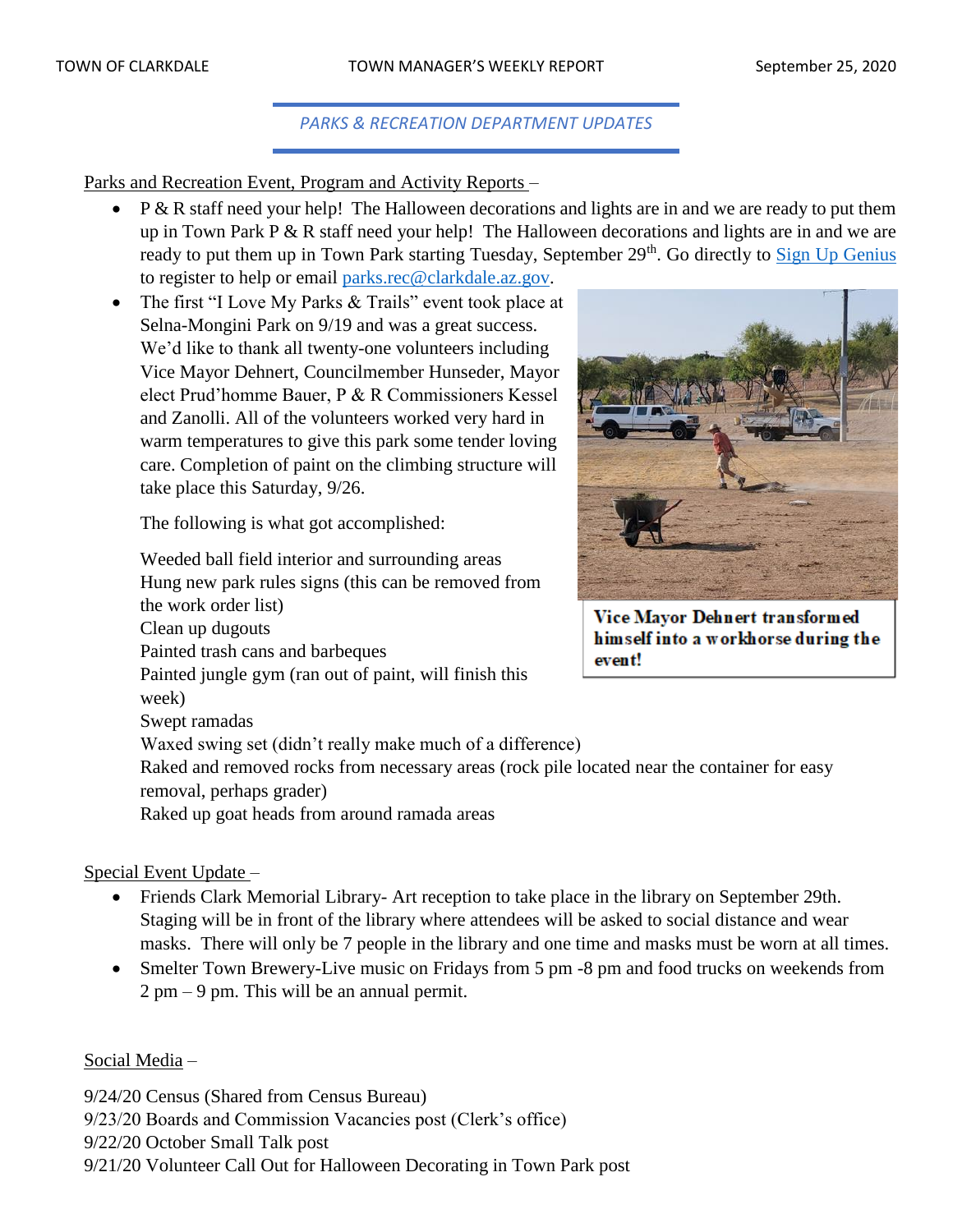9/21/20 Smelter Town Brewery Opening post 9/21/20 Shop Local post – Violette's Bakery Post engagements: 675 Reach: 2243 New followers: 8 (Current total followers: 2,171. We have twice as many new followers in 2020 than we had in 2019.)

# *COMMUNITY DEVELOPMENT DEPARTMENT UPDATES*

- Design Review Board The development for the Tiny Homes Community proposed at 361 Lincoln was approved by the board with several stipulations: no invasive plants, no BBQ pit, no backlighting on signage, and placement of units need to be back towards the wash with engineer recommendations for was is a safe distance.
- Planning Commission There will be no meeting till October.
- General Plan Commission There will be no meeting till October.
- Code Enforcement  $A$  follow-up has been made to a property on Calle Tomallo for junk and debris. The homeowner has 13 days to comply with Town Code to remove the debris from the property. Additionally, 23 political signs were removed from the Town's Sign Free Zone. The offenders were contacted and asked to come retrieve their signs from Community Development.
- Census- The Census Bureau officially closes the enumeration process on September 30. The US total response rate is currently 96.2% while Arizona is at

93.4%. Clarkdale exceeds the state's average self-response by almost 10 percentage points. Staff is grateful to Clarkdale's Complete Count Committee, Parks and Recreation Department (Small Talk and social media) and all the others who helped spread the word.

| <b>ITEM</b>              | <b>DETAILS</b>                                      | <b>FEE</b> |
|--------------------------|-----------------------------------------------------|------------|
| <b>BUSINESS LICENSES</b> | 01193 - SUNNY ENERGY LLC                            | \$30.00    |
|                          | 092772 - ELECTRICAL / 701 THIRD NORTH ST            | \$75.00    |
|                          | 092781 - ACCESSORY / 961 ROBERTS RD                 | \$75.00    |
| <b>BUILDING PERMITS</b>  | 092770 - SOLAR / 413 POWDER BOX RD                  | \$50.00    |
|                          | 092778 - NEW CONSTRUCTION / 1060 LANN LN            | \$117.60   |
|                          | 092771 - UPGRADE ELC AND SOLAR / 412 FIRST NORTH ST | \$200.00   |
|                          |                                                     | \$547.60   |

#### **Weekly Cash Report**

## Self-Response by City

This map features self-response rates from households that responded to the 2020 Census online, by mail, or by phone. Rates can be viewed in rankings here.

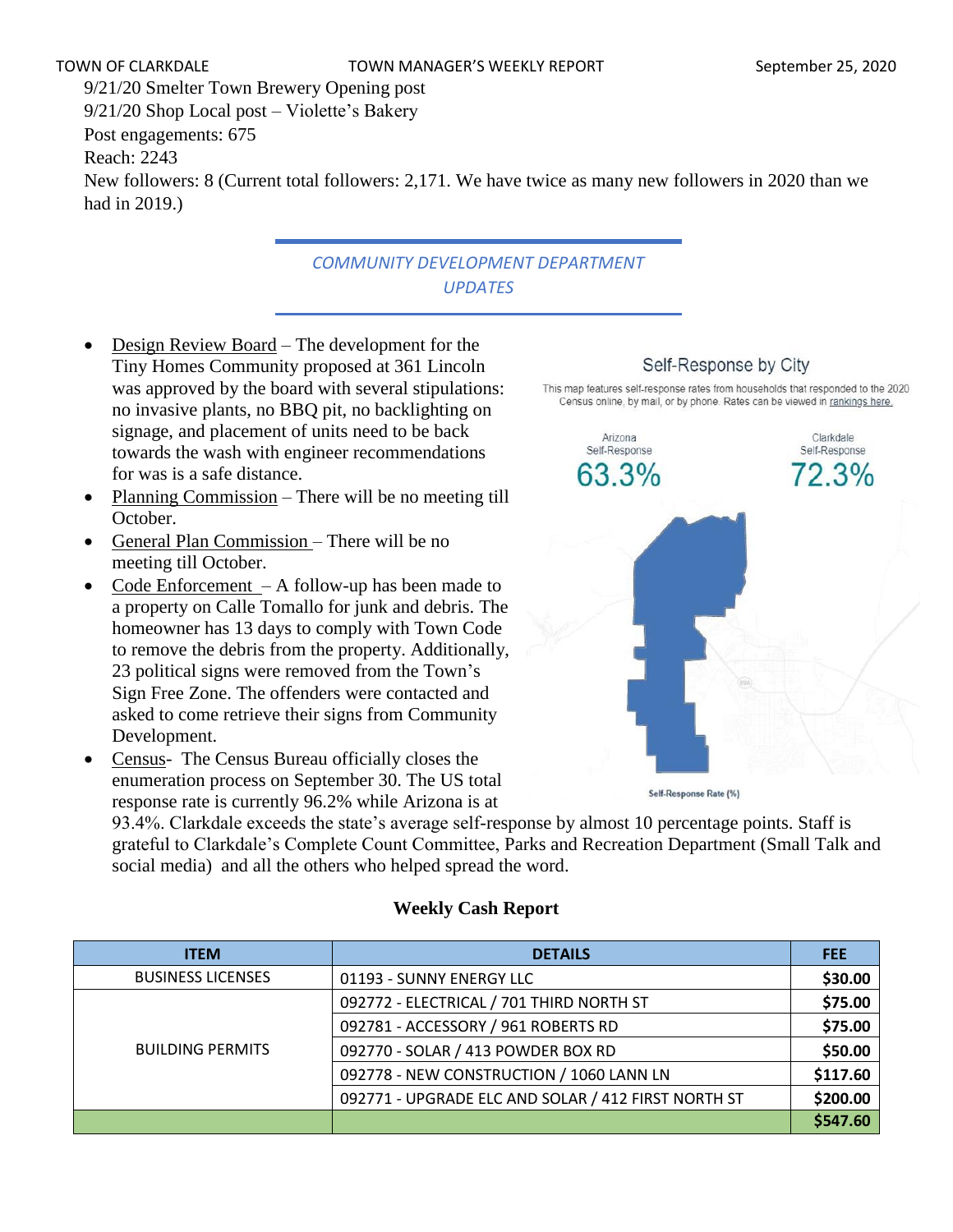#### *POLICE DEPARTMENT UPDATES*

#### **Major incidents reported to the department for the week of 9/16/20 through 9/22/20:**

- 9/21/20 Officer Guth investigated shots fired call in the Rincon neighborhood. He was unable to locate anyone.
- 9/21/20 Sgt. Candelaria handled an accident on Main Street where a child ran out into the street and was hit by a passing car. The child had no injuries and the driver was not cited.
- 9/21/20 Officer Guth cited a man in Lower Clarkdale for disorderly conduct per domestic violence for causing a disturbance in the neighborhood and for harassing his brother.
- 9/22/20 Sgt. Candelaria and Chief Taylor responded to an attempted suicide in Patio Park. The subject received medical attention from EMS and Spectrum Mobile Crisis Team responded.

| <b>Total Calls</b>                           | 34 |
|----------------------------------------------|----|
| <b>Calls Criminal in Nature</b>              | 2  |
| <b>Traffic Stops</b>                         | 9  |
| Citations                                    | 4  |
| Warnings                                     | 5  |
| $Citations - non-traffic$                    | 3  |
| <b>Requests for Citizen Assistance</b>       |    |
| Animal Problems                              | 3  |
| Requests by Other Agencies<br>for Assistance | 4  |
| Responses to Calls at the RAPs               |    |
| <b>Domestic Violence Calls</b>               |    |
| <b>Assists Criminal in Nature</b>            |    |

#### Calls at the RAPS

• 9/18/20 - When locking the TAPCO RAP gate, Officer Fricke found that someone had smeared chocolate all over the lock. There are no suspects and no leads.

#### Agency Assist Calls

- 9/18/20 While covering calls for Cottonwood PD, Officer Godina located an elderly man who wandered away from the Haven Health elder care facility and took him to VVMC. Officer Fricke assisted.
- 9/18/20 Officer Fricke and Officer Godina were called to the Cottonwood Rec Center for a fight in progress. The suspect had fled by the time they arrived.

#### Notable Events

- 9/18/20 Sgt. Smith, Sgt. Candelaria and Lead Officer Brundridge attended the funeral of Commander Jody Makuch of Cottonwood PD on Friday 9/18. Officer Godina and Officer Fricke, along with officers from other agencies, handled Cottonwood calls during the service. Sgt. Smith and Sgt. Candelaria also took several shifts of Commander Makuch's Honor Watch.
- 9/17 Officer Deming completed Intoxilyzer 8000 training at DPS in Phoenix.

*PUBLIC WORKS/PUBLIC UTILITIES UPDATES*

- Public Works did a great job grading both Lower TAPCO and the Tuzigoot RAP areas.
- Public Works staff have installed a new gate at the Tuzigoot entrance. The gate will not be locked till Arizona State Parks approves a site plan. Additional parking was also created with the grading to accommodate the larger capacity seen at the RAP.